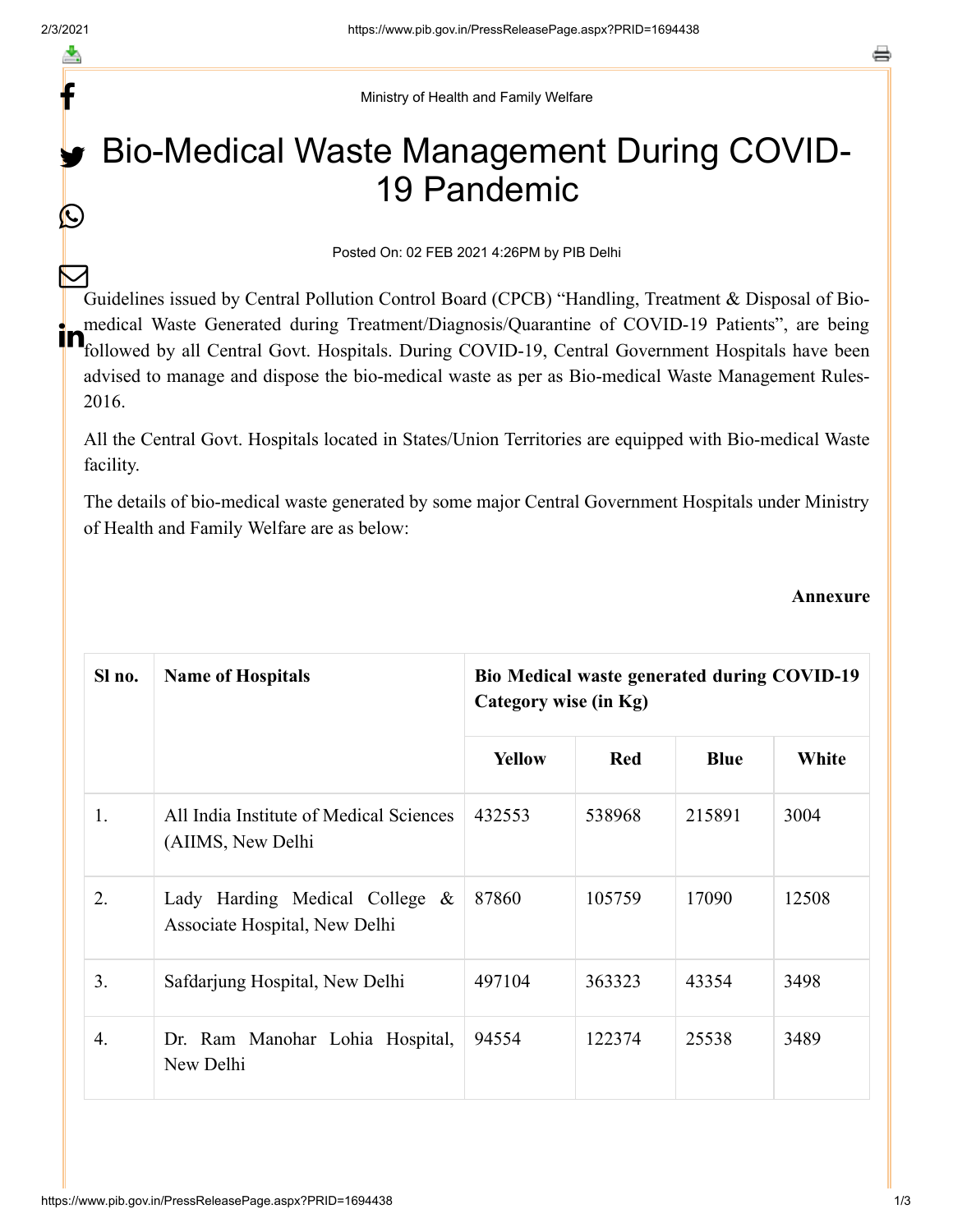|   | 5   | National Institute of Tuberculosis and<br><b>Respiratory Diseases</b><br>(NITRD), New Delhi                                          | 4391.63  | 13513.14 | 3539.7       | 295.65           |
|---|-----|--------------------------------------------------------------------------------------------------------------------------------------|----------|----------|--------------|------------------|
| Ŀ | 6.  | Jawaharlal Institute of Postgraduate<br>Medical Education and Research<br>(JIPMER), Puducherry                                       | 60956.9  | 27329.5  | 3030.1       | 365.55           |
|   | 7.  | National Institute of Mental Health<br>and Neurosciences<br>(NIMHANS), Bengaluru                                                     | 19883    | 20080    | 1434         | 1727             |
|   | 8.  | North Eastern Indira Gandhi Regional<br>Health<br>Medical<br>Institute<br>of<br>$\&$<br>Sciences<br>(NEIGRIHMS), Shillong, Meghalaya | 15663.19 | 9467.65  | 506.6        | 121              |
|   | 9.  | Graduate<br>Instituteof<br>Post<br>Medical Education & Research<br>(PGIMER), Chandigarh                                              | 686889   | 292401   | 74251        | 1038             |
|   | 10. | Lokpriya Gopinath Bordoloi Regional<br>Institute of Mental Health<br>(LGBRIMH), Tezpur, Assam                                        | 472.14   | 704.815  | 108.668      | 8.495            |
|   | 11. | Institute<br>Vallabhbhai<br>Patel<br>Chest<br>(VPCI) Delhi                                                                           | 5382.89  | 6653.36  | 1197.94      | 106.45           |
|   | 12. | All India Institute of Medical Sciences<br>(AIIMS), Bathinda, Punjab                                                                 | 788.65   | 179.69   | $\mathbf{0}$ | $\boldsymbol{0}$ |
|   | 13. | All India Institute of Medical Sciences<br>(AIIMS), Rishikesh                                                                        | 113561   | 52311.6  | 1651         | 265.8            |
|   |     |                                                                                                                                      |          |          |              |                  |

The Minister of State (Health and Family Welfare), Sh. Ashwini Kumar Choubey stated this in a written reply in the Rajya Sabha here today.